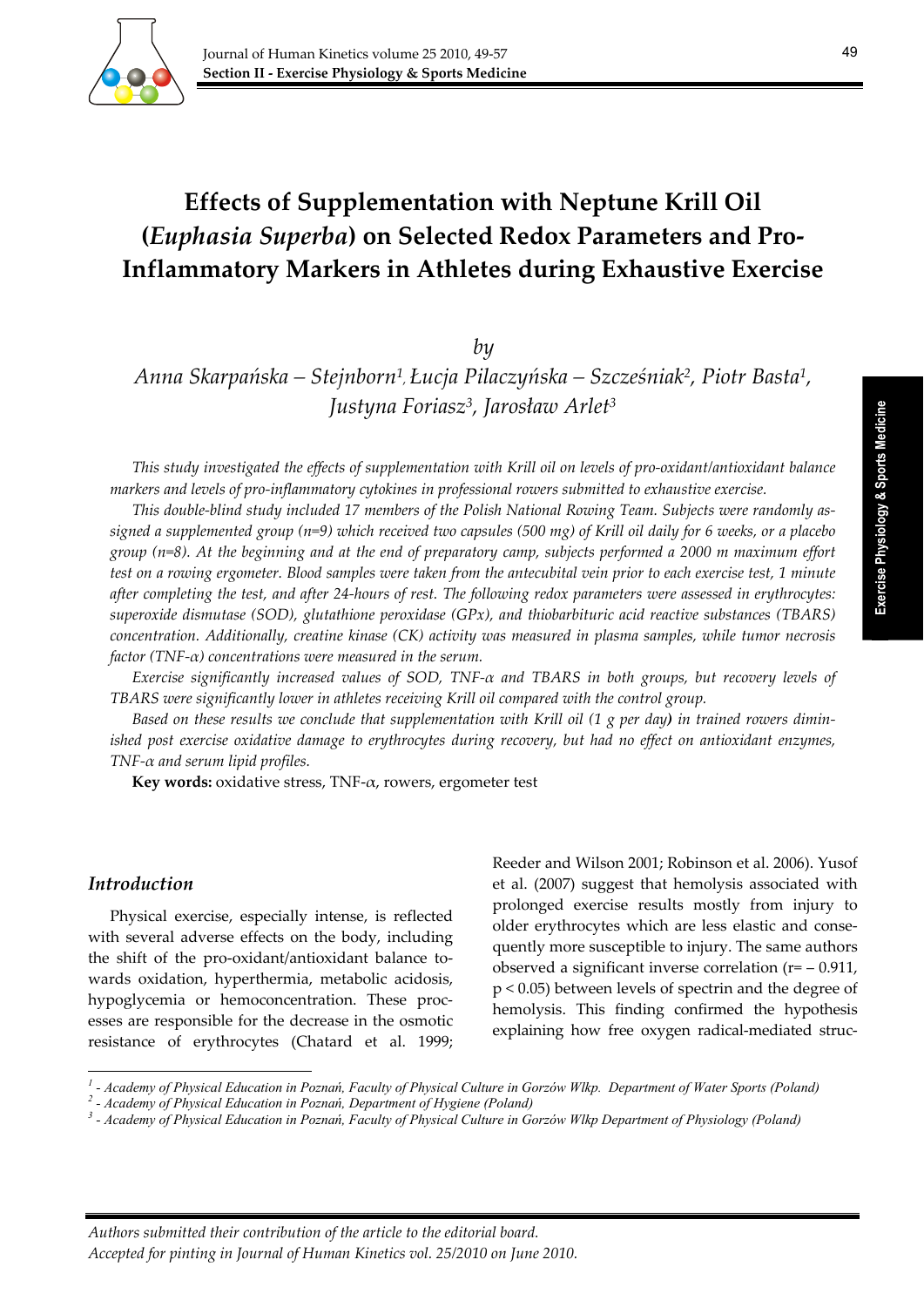tural changes of cellular membranes increases the susceptibility of erythrocytes to lysis. Hemolysis re‐ sulting from prolonged physical exercise is reflected by elevated body levels of free iron, a catalyzer of free radical reactions and particularly of Fenton's reaction (Córdova Martínez et al. 2006; Zunquin at al. 2006).

Studies carried out by numerous authors (Barros et al. 2001; Deutsch, 2007; Kidd, 2007; Park et al. 2010) revealed that Neptune Krill (*Euphausia superba*) oil contains more than 30% of eicosapentaenoic acid (EPA, C:20:5,n‐3) and docosahexaenoic acid (DHA, C: 22:6, n‐3) along with 200 ppm to 400 ppm of astaxanthin (Kolakowska, 1994), and may improve the stability of cellular membranes by effectively preventing free radical‐mediated injuries.

EPA was also shown to control proper synthesis of prostanoids (eicosanoids) which participate in the regulation of inflammatory processes (Calder, 2007; James et al. 2000; Pischon et al. 2003). The content of EPA in Krill oil is markedly higher compared to fish oil (240 mg/g EPA in Krill oil vs.180 mg/g in standard fish oil, Logan, 2004). Astaxanthin, another component of Krill oil, not only proved to be efficient as an antioxidant but also significantly modu‐ lates the activities of inflammatory markers (Chew et al. 1999; Park et al. 2010).

However there is little published data on the ef‐ fects of Krill oil in preventing exercise‐induced per‐ oxidative and inflammatory changes. Consequently, the purpose of this study was to analyze the effects of supplementation with Neptune Krill (*Euphausia superba*) oil – rich in polyunsaturated omega‐3 fatty acids and anti‐oxidants (astaxanthin), on exercise‐ induced oxidative stress and inflammation.

# *Materials and methods*

# *Subjects*

The research material consisted of 17 male members of the Polish National Rowing Team (15 heavy‐ weight and 2 light-weight rowers). The basic characteristics and sports classes of the athletes are shown in Table 1. The study was performed in March/May during a 6‐week training camp between preparatory and competition periods. Data concerning the training profiles of the subjects includes the intensity, volume (in minutes), and type of exercise performed (specific – rowing: endurance, techni‐ cal, speed, etc.; nonspecific: jogging, strength) and was recorded daily. All training data was analyzed

for intensities below and above the lactate (LA) threshold of 4 mmol/L, as shown in Figure 1, and further classified according to workload which was extensive (below the lactate threshold) or intensive (above the lactate threshold).

Over the entire study period, athletes resided in one of the Olympic Training Centers, and ate meals exclusively in the Centre. Their regular menu consisted of a mixed diet containing the recommended dietary allowance of carbohydrates, proteins, fats, and micronutrients (vitamins and minerals) follow‐ ing the Recommended Daily Allowances (RDA) of the Polish Nutrition Society (Ziemlański, 2001). The daily food and caloric intake, as well as the intake of fruits and vegetables, was sustained over the study period. The subjects informed scientific staff that they had not been taking any drugs, medications, or nutritional supplements for two weeks before and during the study.

# *Experimental procedure*

Athletes enrolled in the study were randomly as‐ signed to receive Krill oil (supplemented group, n=9) or placebo (placebo group, n=8). The rowers in the supplemented group were given Krill oil (produced by Enzymotec Ltd, India and supplied by Euro-Pharma Alliance Sp. z o.o., Wrocław, Poland) twice daily for 6 weeks. One gelatin capsule contained 500 mg of Krill oil. The capsule also contained the fol‐ lowing inactive ingredients: glycerol (61 mg), and bovine gelatin (132 mg) with the average capsule weight around 693 mg (±5%). At the same time and with the same dosage regime, subjects in the placebo group received dyed gelatin capsules containing in‐ active ingredients used as standard filling.

All subjects were informed of the nature of the investigation, and gave their written informed consent. The Ethics Committee at the University School of Medical Sciences in Poznań approved the study protocol.

Athletes performed a 2000 m time trial on the first day of the training camp and at the end of it. Using a rowing ergometer (Concept II, USA), each subject had to cover the distance in as short a time as possible. The results of both tests were taken into consid‐ eration during the selection of athletes to the first national team, the athletes were well‐motivated to perform both tests with maximal effort. Before each test, subjects performed a 5‐minute individual warm‐up.

#### *Sample treatment*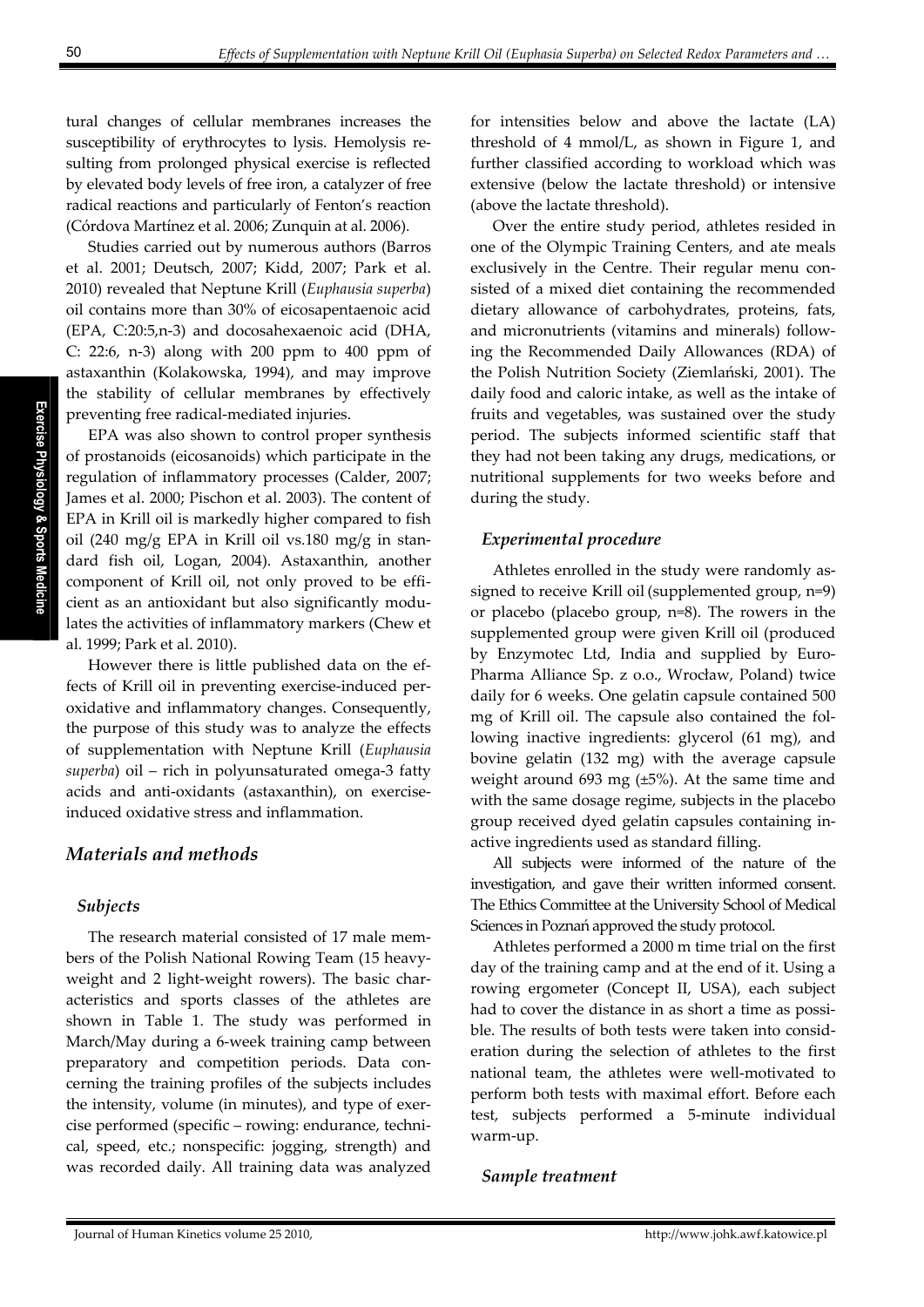Blood samples were taken from the antecubital vein, using dipotassium ethylene diamine tetra‐ace‐ tic acid (K2EDTA) as anticoagulant, before each 2000 m test (in the morning, after an overnight fast), 1 minute after completing the test, and following a 24‐ hour recovery period. Samples were centrifuged immediately to separate red blood cells from plasma. Packed erythrocytes were washed three times with saline and lysed with ice-cold, redistilled water. Plasma, serum, and lysed erythrocytes were frozen immediately and stored at ‐28°C until use (up to one week). Additionally, finger capillary blood samples were taken by finger prick before and after each exercise test to assess lactate levels (LA).

#### *Measurements*

Superoxide dismutase (SOD) activity was measured in washed erythrocytes after their lysis by means of a commercially available kit (Randox‐Ransod, Cat No. SD 125, UK). SOD catalyzes dismutation of superoxide anion  $(O_2^{\bullet})$  leading to the formation of oxygen and hydrogen peroxide. Determination of SOD activity was based on the production of  $O<sub>2</sub>$  by the xanthine and xanthine oxidase system. The superoxide dismutase activity was expressed in U/g Hb.

Glutathione peroxidase (GPx) activity in the hemolysate samples was measured using a commer‐ cially available kit (Randox‐Ransel, Cat No. RS 506, UK). GPx catalyzes the oxidation of reduced glutathione in the presence of cumene hydroperoxide. The rate of glutathione oxidation was measured by monitoring the depletion of NADPH+H<sup>+</sup> in the reaction medium. Glutathione peroxidase activity was expressed in U/g Hb.

Concentrations of thiobarbituric acid reactive substances (TBARS) in the hemolysate samples were assessed as a measure of oxidative damage to red blood cells. TBARS concentrations were evaluated with the method described by Buege and Aust (1991), involving the acidic breakdown of lipid per‐ oxides into malondialdehyde molecules. The concentrations of TBARS (malondialdehyde equivalents) were expressed in μmol/g Hb.

Plasma tumor necrosis factor (TNF- $\alpha$ ) concentrations were determined by enzyme immunoassay methods using a commercially available kit (R&D Systems, USA).

Creatine kinase (CK) activity was determined from plasma samples with a commercially available kit (Dr Lange, Cat No. LCN 282, Germany). The re‐ sults were expressed in U/L.

Concentrations of hemoglobin in the hemolysate were assessed using the cyanmethemoglobin method with Drabkin's reagent and maximal absorbance measured at 540 nm. The results were expressed in g/100 mL.

Lactate levels in capillary blood were determined immediately after collection of samples using a commercially available kit (Dr Lange, Cat No. LKM 140, Germany). The lactate concentration was expressed in mmol/L.

# *Statistical analysis*

Statistical analyses were performed using the STATISTICA v. 9.0 software package. Redox parameters, TNF- $\alpha$  levels, and CK activity were analyzed for variance (ANOVA) in both groups at three points in time. The distribution of data was analyzed using the Shapiro-Wilk test. In cases where significant changes were observed in ANOVA tests, the Fisher's post-hoc test was applied to locate the source of significant differences. The unpaired Student's t-test was used to compare the anthropometric characteristics and hematological indices of the study groups. Results of the 2000 m tests performed before and after the training camp, along with parameters of lipid metabolism, were analyzed with the paired t-test for comparison within groups, and with the unpaired t-test for comparisons between the groups. All values were reported as the mean ± SD. Statistical significance was set at P<0.05.

#### *Results*

Subjects in the supplemented group were similar to subjects belonging to the placebo group with re‐ spect to mean age, height, body mass, and years of training experience (Table 1).

No significant differences in hematological indi‐ ces were found between the supplemented and pla‐ cebo groups (Table 2).

Changes in serum lipid profiles and the ratio of LDL to HDL are shown in Table 3. Plasma concentrations of HDL‐cholesterol, LDL‐cholesterol, triglycerides and the ratio of LDL to HDL did not change over the studied period.

**Exercise Physiology & Sports Medicine** 

Exercise Physiology & Sports Medicine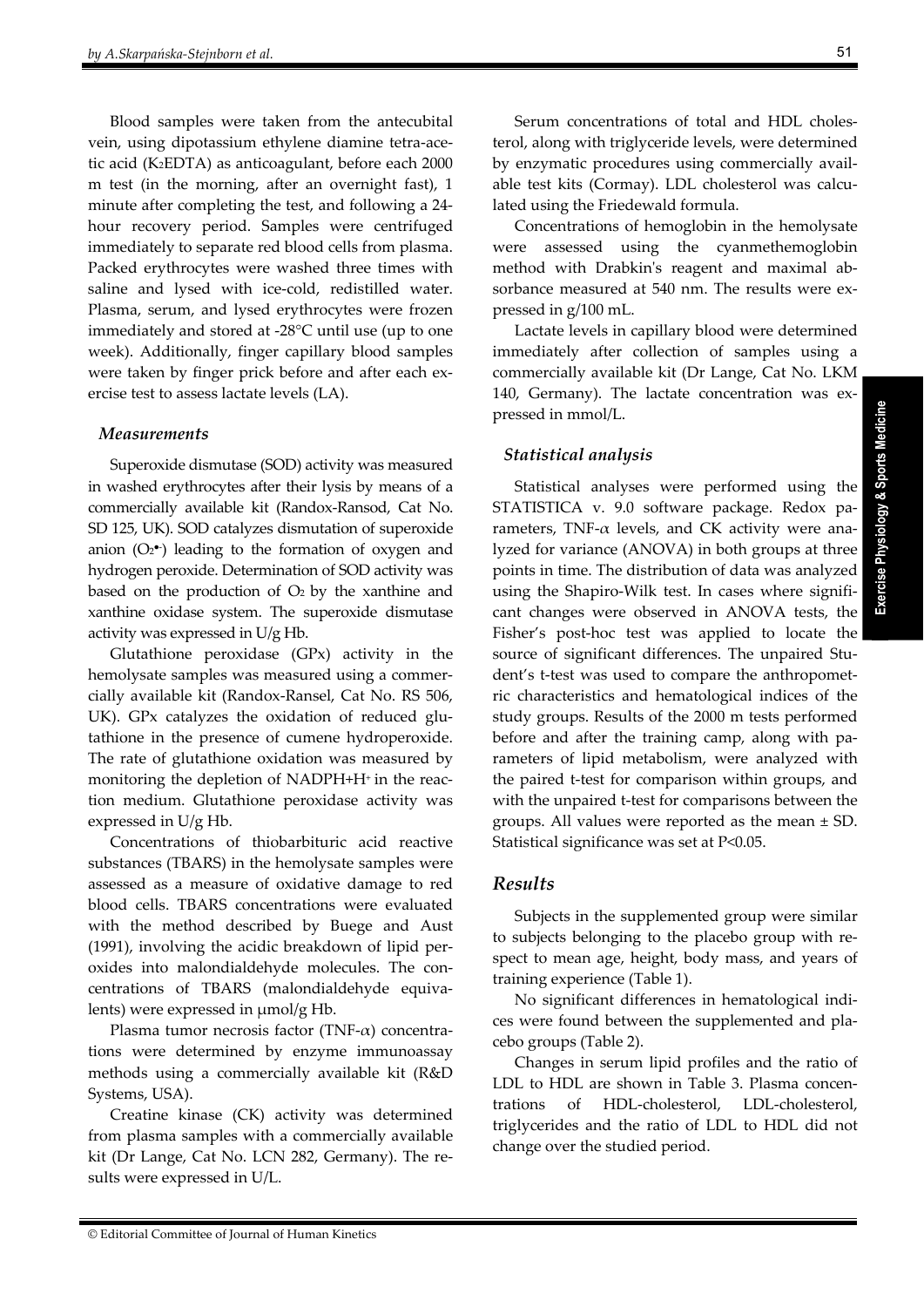|                                                    |                    | Table 1          |  |  |  |  |  |
|----------------------------------------------------|--------------------|------------------|--|--|--|--|--|
| Minute Basic characteristics of the studied groups |                    |                  |  |  |  |  |  |
| $(means \pm standard deviations)$                  |                    |                  |  |  |  |  |  |
| Parameters                                         | Supplemented group | Control          |  |  |  |  |  |
|                                                    | $(n = 9)$          | group            |  |  |  |  |  |
|                                                    |                    | $(n=8)$          |  |  |  |  |  |
| Age (years)                                        | $20.6 \pm 1.8$     | $21.1 \pm 1.1$   |  |  |  |  |  |
| Body mass (kg)                                     | $92.0 \pm 8.67$    | $79.0 \pm 8.96$  |  |  |  |  |  |
| Body height (cm)                                   | $195.2 \pm 6.71$   | $186.4 \pm 7.17$ |  |  |  |  |  |
| Years of training<br>(vears)                       | $6.6 \pm 2.01$     | $5.8 \pm 1.7$    |  |  |  |  |  |
|                                                    |                    |                  |  |  |  |  |  |

The study groups did not differ in mean power output and total run time for the 2000 m test proto‐ col performed at the beginning of the training camp. The post-exercise blood lactate levels in both groups were found to be higher after the training camp than during initial assessment (Table 4), what suggests greater work capacity, through higher intensity of training.

Training volumes (expressed in minutes per day) during the week preceding the first term of assessment (at the beginning of the training camp) and during the week preceding the second term of assessment (at the end of the camp), specified for extensive rowing, intensive rowing, and extensive nonspecific training are shown in Figure 1. Before the first assessment, the training volume amounted to 990 min∙per week, of which about 64% was extensive rowing, 27% was non‐specific training such as power training, and the rest was intensive rowing. Total training volume before the second assessment was

|                                                      |                    | Table 2         |  |  |  |  |  |
|------------------------------------------------------|--------------------|-----------------|--|--|--|--|--|
| Hematological date (means $\pm$ standard deviations) |                    |                 |  |  |  |  |  |
| Parameters                                           | Supplemented group | Control group   |  |  |  |  |  |
|                                                      | $(n = 9)$          | $(n = 8)$       |  |  |  |  |  |
| WBC.                                                 | $5.3 \pm 1.25$     | $6.0 \pm 1.81$  |  |  |  |  |  |
| LYM.                                                 | $2.0 + 0.69$       | $1.9 \pm 0.43$  |  |  |  |  |  |
| <b>MON</b>                                           | $0.4 + 0.29$       | $0.5 + 0.28$    |  |  |  |  |  |
| GR A                                                 | $2.9 \pm 0.92$     | $3.2 + 1.13$    |  |  |  |  |  |
| RBC.                                                 | $4.9 \pm 0.27$     | $5.0 \pm 0.24$  |  |  |  |  |  |
| HGB                                                  | $14.5 + 0.64$      | $14.8 \pm 0.77$ |  |  |  |  |  |
| <b>HCT</b>                                           | $38.4 \pm 1.88$    | $41.2 \pm 5.37$ |  |  |  |  |  |
|                                                      |                    |                 |  |  |  |  |  |

1019 min∙per week of which 59% was extensive rowing, 16% was intensive rowing, and 25% was land training.

Table 5 shows the comparative analysis of endogenous antioxidant potential parameters. ANOVA showed the significant interaction effects of exercise on SOD activity in both groups (P<0.001). In com‐ parison with pre‐exercise values, SOD activity di‐ rectly after the exercise test was significantly higher in both groups (before and after the training camp), and following 24‐hours of rest (only before the training camp).

In contrast, GPx activity was not significantly af‐ fected by the supplementation and did not change significantly over the exercise period (Table 5).

Table 6 presents changes in measured oxidative stress markers. The analysis of variance indicates that physical exercise significantly influenced the values of these parameters. Ergometry performed during the study yielded similar changes in levels of

|                                                                                                                          |                                                                                                                  |                    |                          | t aple 5           |  |  |
|--------------------------------------------------------------------------------------------------------------------------|------------------------------------------------------------------------------------------------------------------|--------------------|--------------------------|--------------------|--|--|
|                                                                                                                          | Lipid metabolism parameters before (term I) and after supplementation (term II; means $\pm$ standard deviations) |                    |                          |                    |  |  |
|                                                                                                                          |                                                                                                                  | Supplemented group | Control group<br>$(n=8)$ |                    |  |  |
| Parameters                                                                                                               |                                                                                                                  | $(n=9)$            |                          |                    |  |  |
|                                                                                                                          | Before                                                                                                           | After              | Before                   | After              |  |  |
| Cholesterol (mg/dl)                                                                                                      | $166.3 \pm 15.58$                                                                                                | $169.0 \pm 26.34$  | $177.8 \pm 28.83$        | $186.6 \pm 25.91$  |  |  |
| $HDL$ (mg/dl)                                                                                                            | $61.0 \pm 18.36$                                                                                                 | $63.0 \pm 15.65$   | $63.8 \pm 15.13$         | $66.4 \pm 11.92$   |  |  |
| LDL (mg/dl)                                                                                                              | $83.9 \pm 16.35$                                                                                                 | $81.5 \pm 15.76$   | $98.6 \pm 21.58$         | $91.5 \pm 21.57$   |  |  |
| LDL/HDL                                                                                                                  | $1.43 \pm 0.56$                                                                                                  | $1.43 \pm 0.43$    | $1.59 \pm 0.39$          | $1.42 \pm 0.48$    |  |  |
| TG (mg/dl)                                                                                                               | $97.0 \pm 34.32$                                                                                                 | $132.8 \pm 77.81$  | $76.8 \pm 24.13$         | $144.1 \pm 36.14$  |  |  |
|                                                                                                                          |                                                                                                                  |                    |                          |                    |  |  |
|                                                                                                                          |                                                                                                                  |                    |                          | Table 4            |  |  |
| Power output, blood lactate levels and total run time before and after supplementation (means $\pm$ standard deviations) |                                                                                                                  |                    |                          |                    |  |  |
|                                                                                                                          |                                                                                                                  | Supplemented group | Control group            |                    |  |  |
| Parameters                                                                                                               |                                                                                                                  | $(n = 9)$          | $(n = 8)$                |                    |  |  |
|                                                                                                                          | Before                                                                                                           | After              | Before                   | After              |  |  |
| Power (watt)                                                                                                             |                                                                                                                  |                    |                          |                    |  |  |
|                                                                                                                          |                                                                                                                  |                    |                          |                    |  |  |
| (W/kg)                                                                                                                   | $443 \pm 42.7$                                                                                                   | $462 \pm 26.8$     | $415 \pm 15.5$           | $430 \pm 24$       |  |  |
| $LA_{min}(mmol/L)$                                                                                                       | $2.49 \pm 0.44$                                                                                                  | $1.67 \pm 0.38$    | $2.29 \pm 0.25$          | $1.63 \pm 0.24$    |  |  |
| $LA_{max}(mmol/L)$                                                                                                       | $13.35 \pm 2.03$                                                                                                 | $16.37 \pm 1.71^*$ | $11.17 \pm 1.25$         | $16.10 \pm 1.92^*$ |  |  |

**Table 3**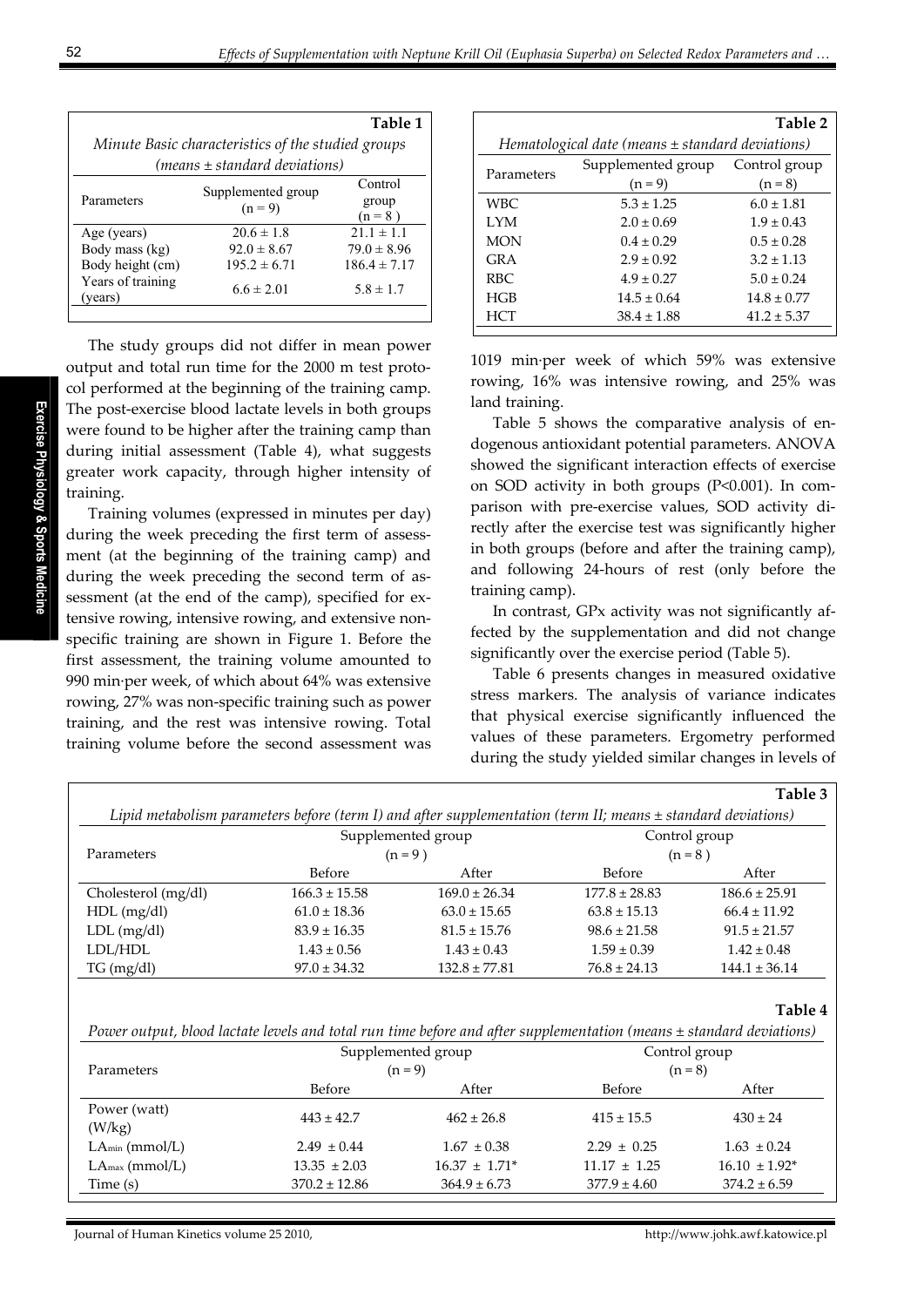$\lceil$ 

|                                                                                                           |                                      |                                                     |                                                |                                      |                                      |                                       |          |           | Table 5              |
|-----------------------------------------------------------------------------------------------------------|--------------------------------------|-----------------------------------------------------|------------------------------------------------|--------------------------------------|--------------------------------------|---------------------------------------|----------|-----------|----------------------|
| Changes in antioxidant parameters during exercise tests performed before and after supplementation period |                                      |                                                     |                                                |                                      |                                      |                                       |          |           |                      |
|                                                                                                           |                                      | Before suplementation                               |                                                |                                      | After suplementation                 |                                       |          |           |                      |
| Parametry                                                                                                 | Pre-Exercise                         | Post-Exercise                                       | Recovery                                       | Pre-Exercise                         | Post-Exercise                        | Recovery                              | exercise | Krill Oil | Exercise × Krill Oil |
|                                                                                                           | $x \pm SD$                           | $x \pm SD$                                          | $x \pm SD$                                     | $x \pm SD$                           | $x \pm SD$                           | $x \pm SD$                            |          |           |                      |
| $\vert$ SOD (U/g Hb)<br><b>SUPL</b><br><b>PLA</b>                                                         | $1770 \pm 115.7$<br>$1820 \pm 127.8$ | $2101 \pm 296.9$ +<br>$2161 \pm 179.8$ <sup>+</sup> | $1915 \pm 83.7$<br>$2012 + 272.8$ <sup>+</sup> | $1672 \pm 202.0$<br>$1738 \pm 183.9$ | $1859 \pm 116.6$<br>$1885 \pm 153.3$ | $1682 \pm 113.1$<br>$1672 \pm 139.6$  | 0.0138   | 0.0575    | 0.750                |
| $GPx$ (U/g Hb)<br><b>SUPL</b><br><b>PLA</b>                                                               | $47,74 \pm 7.04$<br>$48.71 \pm 6.84$ | $49,54 \pm 6.35$<br>$54.31 \pm 9.64$                | 52, $51 \pm 11.86$<br>$55.86 \pm 3.31$         | $49,37 \pm 7.78$<br>$52.34 \pm 9.26$ | $58,64 \pm 9.20$<br>$60.37 \pm 9.45$ | $51,87 \pm 6.01$<br>$58.97 \pm 16.28$ | 0.0567   | 0.1190    | 0.8894               |

# **Table 6**

*Parameters of Antioxidant Potential and Markers of Free Radical Production and Muscle Damage in Supplemented and Placebo group before, after and recovery*

|                                        | Before suplementation              |                                      |                                    | After suplementation               |                                      |                                     |            |           | Exercise × |
|----------------------------------------|------------------------------------|--------------------------------------|------------------------------------|------------------------------------|--------------------------------------|-------------------------------------|------------|-----------|------------|
| Parametry                              | Pre-Exercise<br>$x \pm SD$         | Post-Exercise<br>$x \pm SD$          | Recovery<br>$x \pm SD$             | Pre-Exercise<br>$x \pm SD$         | Post-Exercise<br>$x \pm SD$          | Recovery<br>$x \pm SD$              | Exercise   | Krill Oil | Krill Oil  |
| TNF $\alpha$ (pg/ml)<br>SUPL<br>PLA    | $13.34 \pm 1.8$<br>$10.99 \pm 2.5$ | $29.36 \pm 5.3$<br>$29.51 \pm 8.4$   | $13.24 \pm 1.9$<br>$11.96 \pm 2.2$ | $13.45 \pm 2.1$<br>$13.52 \pm 1.5$ | $29.88 \pm 3.5$ +<br>$33.64 \pm 4.4$ | $13.28 \pm 1.6$<br>$13.53 \pm 1.67$ | P < 0.0001 | 0.300     | 0.321      |
| TBARS (µmol/gHb)<br><b>SUPL</b><br>PLA | $0.81 \pm 0.15$<br>$0.93 \pm 0.33$ | $1.35 \pm 0.24$<br>$1.58 \pm 0.65$ † | $0.92 \pm 0.16$<br>$0.97 \pm 0.16$ | $1.22 \pm 0.56$<br>$1.45 \pm 0.29$ | $1.91 \pm 0.29$ +<br>$2.01 \pm 0.36$ | $1.67 \pm 0.79*$<br>$2.36 \pm 0.46$ | P < 0.0001 | 0.041     | 0.756      |
| $CK$ (U/L)<br><b>SUPL</b><br>PLA       | $127 + 94.0$<br>$96 \pm 45.0$      | $165 \pm 107.1$<br>$131 \pm 59.4$    | $193 \pm 132.8$<br>$174 \pm 124.5$ | $88 \pm 54.1$<br>$86 \pm 42.4$     | $125 \pm 68.1$<br>$137 + 86.7$       | $186 \pm 115.3$<br>$183 + 140.9$    | 0.158      | 0.929     | 0.998      |

TNF- $\alpha$  for both groups. Before and after the training camp, serum TNF- $\alpha$  was significantly higher (P<0.05) post‐exercise compared to levels measured pre‐exercise.



#### **Figure1**

*Training schedule in the week preceding blood sample collection before, and after the supplementation period (volume in minutes per day)*

Levels of thiobarbituric acid reactive substances (Table 6) were significantly affected by supplemen‐ tation (main effect P=0.041) and the exercise test (P<0.001). Exercise caused a significant increase in oxidative stress parameters immediately after exercise, measured before (by 67% in the supplemented group, and by 70% in the placebo group) and after the training camp (57% and 39%, respectively). After the training camp, the recovery levels of TBARS were higher in the control group compared with the supplemented group.

ANOVA showed no significant interaction effects between supplementation and exercise on plasma creatine kinase activity (Table 6).

# *Discussion*

Our study on parameters of pro‐oxida‐ tive/antioxidative balance undoubtedly revealed that maximal physical exercise was reflected by an in‐ crease in oxidative processes. This finding was shown by the significant post‐exercise increase in thiobarbituric acid reactive substances (TBARS) in all groups analyzed at each time point studied. These observations are consistent with the results of other authors.

According to Kyparos et al. (2009), the 2000 m rowing test induces oxidative stress which manifests itself by an increase in lipid peroxidation products and carbonyl groups by 45% and 70%, respectively.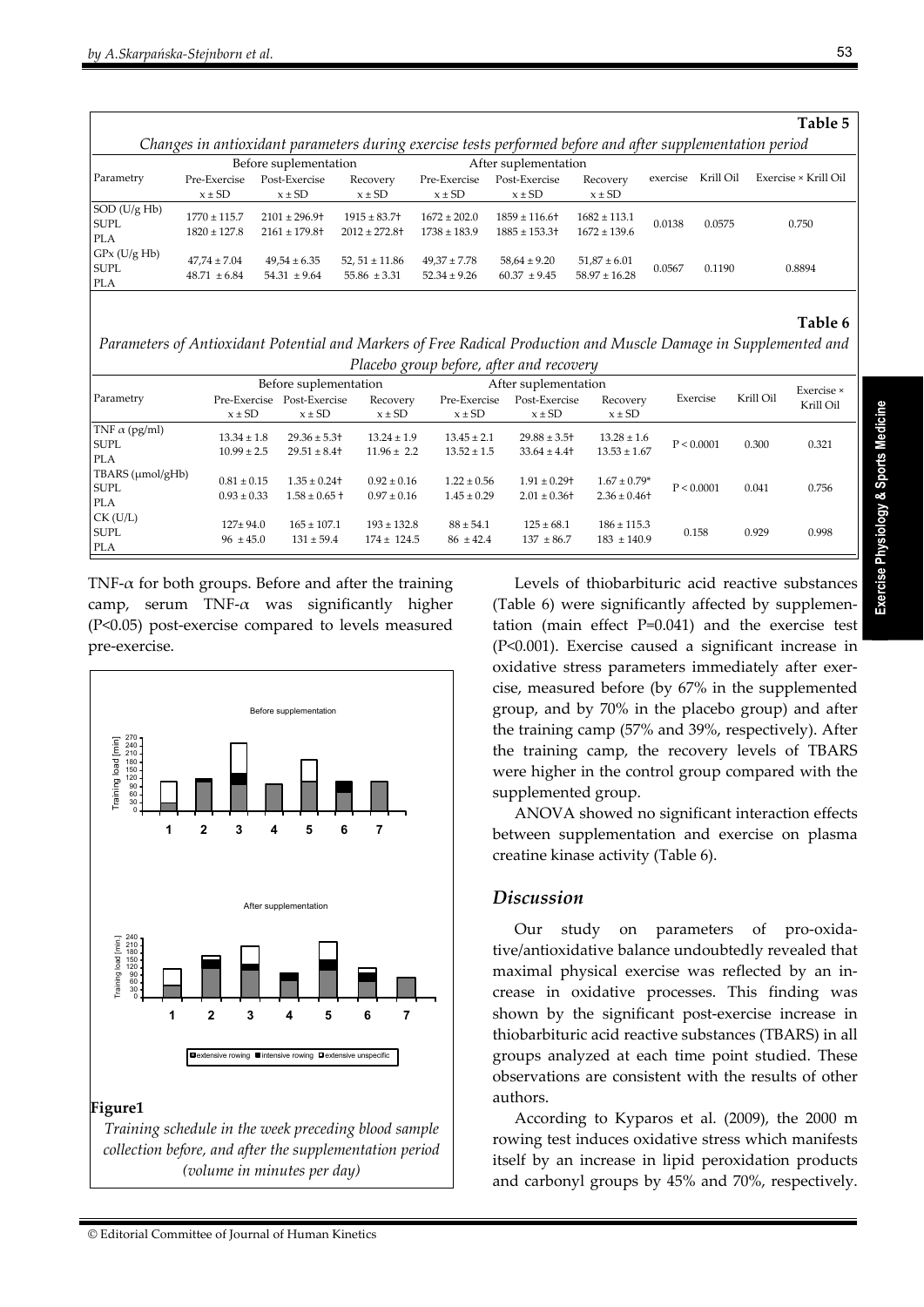The authors observed disturbances in the pro‐oxida‐ tive/antioxidative balance despite the high level of physical fitness of the tested subjects.

In our study, physical training in the week pre‐ ceding each ergometric test was proven to be an ad‐ ditional factor modifying the analyzed variables (Fig. 1). An increase in the rower's training volume and intensity at the end of the training camp was re‐ flected by a post‐exercise increase in TBARS in both the supplemented and control group by 51% and 56%, respectively. During the recovery period, how‐ ever, further increase in TBARS was observed only in the control group. At the same phase of the train‐ ing cycle, significantly lower values of lipid peroxidation were found in turn in erythrocytes of subjects being supplemented with Krill oil at 1 g per day. This finding suggests that the supplement reduced the extent of free radical mediated injuries. Fatty acids present in the Krill oil, particularly DHA and EPA, are incorporated into erythrocyte membranes, efficiently protecting them against free radical injury as shown by Maki et al. (2009).

Krill oil is a valuable source of astaxanthin (Kołakowska et al. 1991). Astaxanthin belongs to a group of carotenoids with the highest biological activity, but in contrast to other representatives of this group does not exhibit pro‐oxidative properties (Beutner et al. 2001). Astaxanthin inhibits lipid peroxidation at a cellular level, protecting cell membranes and mitochondrial membranes against oxidation (Goto et al. 2001; Liang et al. 2009). Aoi et al. (2003) tested the ef‐ fects of 3‐week astaxanthin supplementation in rats who were subjected to intense exercise. Supplementation resulted in the decrease in 4‐hydroxy‐2‐none‐ nal‐modified protein and 8‐hydroxy‐2ʹ‐deoxy‐ guanosine concentrations in the gastrocnemius and heart of rats subjected to exercise. Moreover, the extent of plasma creatinine kinase and myeloperoxidase increase in the gastrocnemius and heart of supplemented rats was lower compared to non‐supple‐ mented controls.

Ikeuchi et al. (2006) observed that supplementa‐ tion with astaxanthin (1.2, 6 or 30 g per kg of body mass) significantly improved the endurance of rats when compared to non‐supplemented controls. With the highest astaxanthin doses, significant improvement of endurance was observed following only one week of supplementation. The endurance of animals given astaxanthin at the lowest doses (1.2 mg/kg b.w.) was significantly higher compared to controls no earlier than after 5 weeks of the study.

Although Krill oil is considered a valuable source of astaxanthin, this supplement was found not to have any effect on the mean power output and total run time observed in our study (Table 4). Elevated post‐exercise blood concentrations of lactate found in both groups at the end of the training camp re‐ sulted from an increased level of training intensity in the period of time directly preceding the determination of that parameter (Fig. 1), along with improved adaptation to anaerobic exercise that takes place during a 2000 m ergometric test.

The observed positive adaptive changes in body acidity of rowers subjected to our study were not re‐ flected with a decrease in the post-exercise synthesis of the pro-inflammatory cytokine TNF- $\alpha$ . More than a two fold increase in this parameter was observed one minute after exercise in all periods analyzed, returning to baseline values following 24 hours of recovery (Table 6). According to Starkie et al. (2001), injuries of muscle fibers rather than circulating monocytes are responsible for the post-exercise increase in TNF- $\alpha$  levels. Plomgaard et al. (2005) observed that expression of TNF- $\alpha$  is characteristic for fast-twitch fibers. However, in our study no significant changes were noted in creatinine kinase activity, a marker of muscle fiber injury. Tendencies towards a decrease in the serum activity of this intracellular enzyme are worth noticing following the period of supplementation (Table 6). According to Starkie et al. (2001), the decrease in TNF- $\alpha$  concentrations observed during a period of restitution post intense exercise is associated with activation of the hypothalamic‐pituitary axis, resulting in significant elevation of blood adrenaline and cortisol levels. These latter changes result from the stress reaction to intense physical exercise. The intensity of the exercise test our subjects were exposed to (2000 m run) was proven by an average post‐exercise concentration of lactate which exceeded 16 mmol/L (Table 4).

In our study, supplementation with Krill oil did not affect the activities of anti‐oxidative enzymes, SOD and GPx (Table 5). In contrast, a decrease in the activities of the enzymes was observed in young women subjected to a study by Sadowska‐Krepa and Poprzęcki (2005), who analyzed the effects of sup‐ plementation with polyunsaturated fatty acids in fish oil. The aforementioned authors associated this phenomenon with decreased levels of lipid autooxidation reflected by lower activity levels of the en‐ zymes studied. Similarly, in other studies Poprzęcki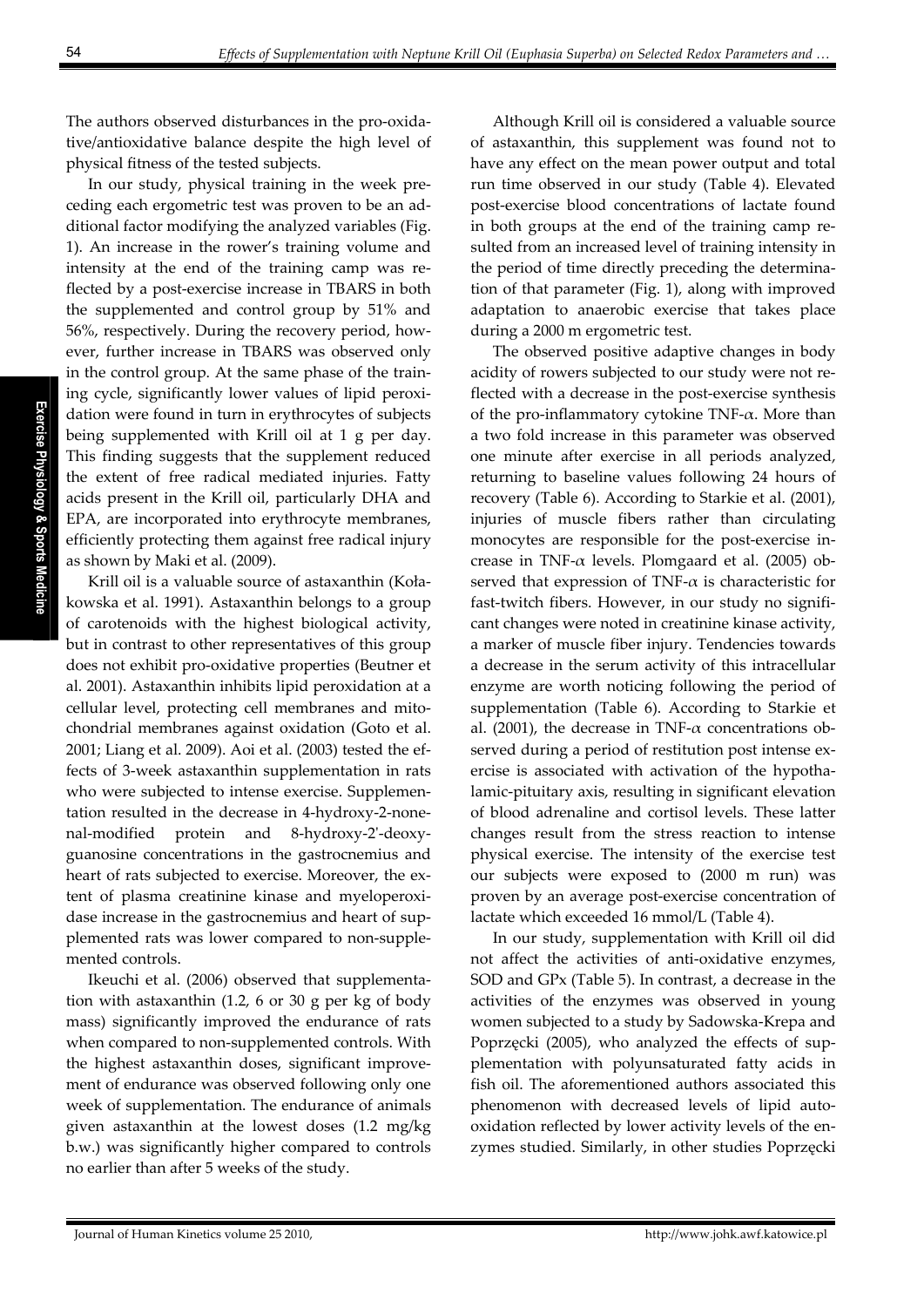et al. (2009) demonstrated a decrease in SOD activity after  $\omega$ -3 fatty acid supplementation.

Previous studies on the effects of supplementation with Krill oil referred mostly to the lipid profile of blood. Bunea et al. (2004) revealed that 12 weeks of supplementation with Krill oil (1, 1.5, 2 or 3 g per day) positively modulated the composition of the lipid profile. The aforementioned authors observed a significant decrease in total cholesterol and triglyceride concentrations along with a reduction in low‐ density lipoprotein (LDL) and an elevation in high‐ density lipoprotein (HDL) levels. These positive changes were noted irrespective of the dose of Krill oil supplemented, but were not found in groups given fish oil (3 g per day) or placebo. It seems that krill oil was more effective at improving blood lipids and lipoproteins than fish oil.

Improvements in the lipid parameters of indi‐ viduals supplemented with Krill oil were also proven by the results of other studies (Jia‐Jin et al. 2008). The lack of significant changes in the lipid pa‐ rameters of our subjects (supplemented with Krill

oil) is plausibly explained by the fact that their base‐ line values were already within normal reference limits (Table 3). Moreover, we did not observe any significant effects of supplementation on TNF‐α con‐ centrations.

In conclusion, 6 weeks of supplementation with 1g of Krill oil per day did not inhibit markedly pro‐ oxidative changes found in rowers during the resti‐ tution phase of the training cycle. It is likely that the weak effects of supplementation resulted from a dose of Krill oil that was too low or from the ex‐ tremely high training loads the rowers were subjected to during the initial period of direct pre‐com‐ petition preparation.

The unique molecular composition of krill oil, which is rich in phospholipids, omega-3 fatty acids, and astaxanthin, surpasses the profile of fish oils. Thus, there is a valid reason to recommend krill oil supplements to athletes participating in acute highintensity exercise. Additional studies are required to determine daily doses and timing of supplementation.

# *References*

- Aoi W, Naito Y, Sakuma K, Kuchide M, Tokuda H, Maoka T, Toyokuni S, Oka S, Yasuhara M, Yoshikawa T. Astaxanthin limits exercise‐induced skeletal and cardiac muscle damage in mice. Antioxid Redox Signal, 2003; 5(1):139‐144.
- Barros MP, Pinto E, Colepicolo P, Pedersén M. Astaxanthin and peridinin inhibit oxidative damage in Fe(2+)loaded liposomes: scavenging oxyradicals or changing membrane permeability? Biochem Biophys Res Commun, 2001; 288(1): 225‐32.
- Beutner S, Bloedorn B, Frixel S, Blanco IH, Hoffmann T, Martin H.D, Mayer B, Noack P, Ruck C, Schmidt M, Schulke I, Sell S, Ernst H, Haremza S, Seybold G, Sies H, Stahl W, Walsh R. Quantitative assessment of antioxidant properties of natural colorants and phytochemicals: carotenoids, flavonoids, phenols and indigoids. The role of beta‐carotene in antioxidant functions. J Sci Food Agric, 2001; 81(6): 559‐568.
- Buege J, Aust SD. The thiobarbituric acid assay. In A. T. Evans, M. C. R. Diplock, & C. A. Symones (Eds.), Techniques in Free Radical Research, 1991 pp. 147–148, Amsterdam, London, New York, Tokyo: Elsevier.
- Bunea R, El Farrah K, Deutsch L. Evaluation of the Effects of Neptune Krill Oil on the Clinical Course of Hyperlipidemia. Altern Med Rev, 2004; 9(4):420‐428.
- Calder PC. Immunomodulation by omega‐3 fatty acids. Prostaglandins Leukot Essent Fatty Acids, 2007; 77: 327– 35.
- Chatard J, Mujika I, Guy C, Lacour J. Anaemia and Iron Deficiency in Athletes: Practical Recommendations for Treatment. Sports Med, 1999; 27(4): 229‐240.
- Chew BP, Park JS, Wong MW, Wong TS. A comparison of the anticancer activities of dietary beta‐carotene, canthaxanthin and astaxanthin in mice in vivo. Anticancer Res, 1999; 19(3A):1849‐1853.
- Córdova Martínez A, Villa G, Aguiló A, Tur JA, Pons A. Hand strike‐induced hemolysis and adaptations in iron metabolism in Basque ball players. Ann Nutr Metab, 2006; 50(3): 206‐213.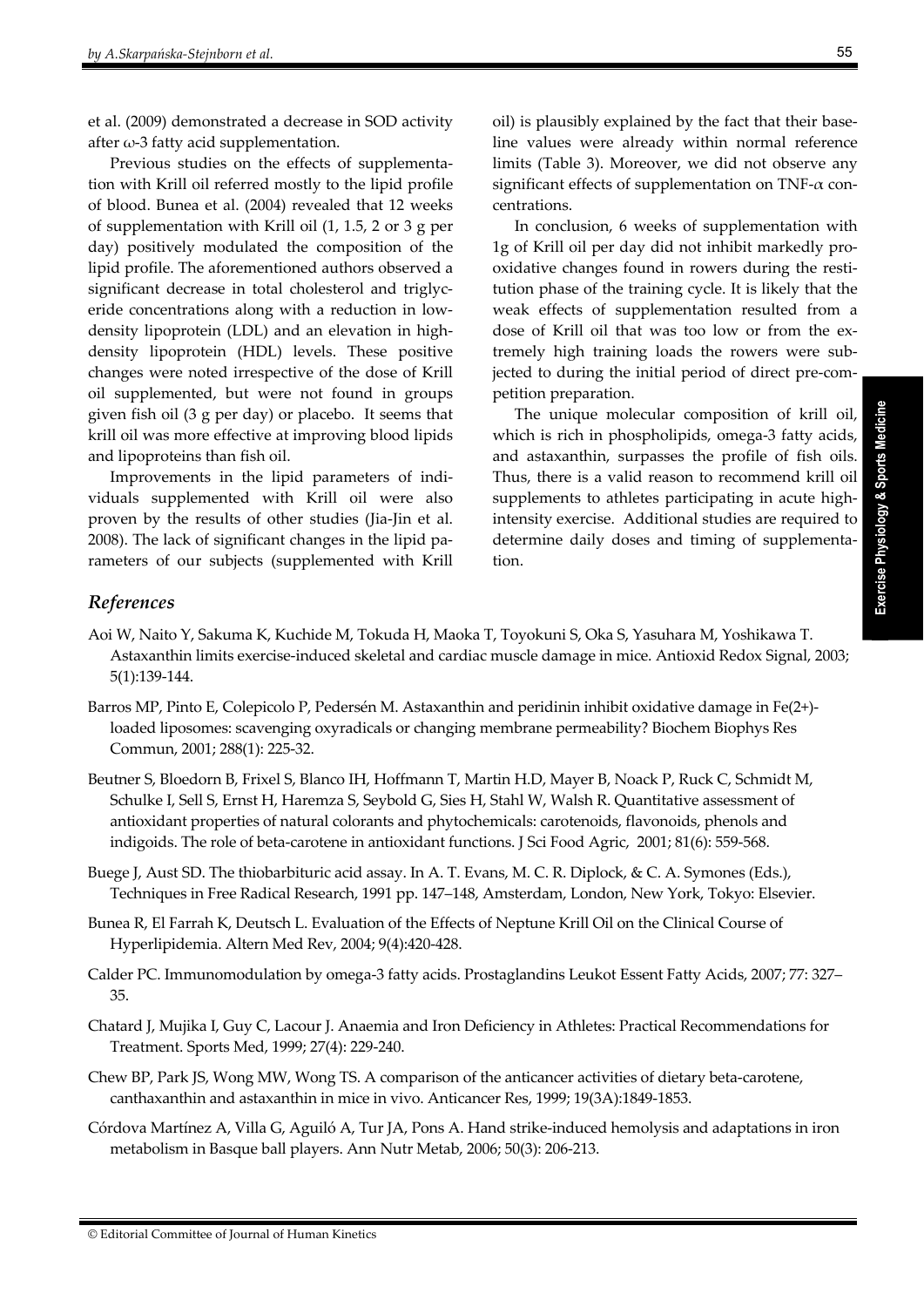- Deutsch L. Evaluation of the Effect of Neptune Krill Oil on Chronic Inflammation and Arthritic Symptoms. J Am Coll Nutr, 2007; 26(1):39‐48.
- Goto S, Kogure K, Abe K, Kimata Y, Kitahama K, Yamashita E, Terada H. Efficient radical trapping at the surface and inside the phospholipid membrane is responsible for highly potent antiperoxidative activity of the carotenoid astaxanthin. Biochim Biophys Acta, 2001;1512(2): 251‐258.
- Ikeuchi M, Koyama T, Takahashi J, Yazawa K. Effects of astaxanthin supplementation on exercise‐induced fatigue in mice. Biol Pharm Bull, 2006; 29(10): 2106‐2110.
- James M, Gibson R, Cleland L. Dietary polyunsaturated fatty acids and inflammatory mediator production. Am J Clin Nutr*,* 2000; 71(1 Suppl): 343S‐348S.
- Jia‐Jin Z, Jia‐Hui S, Wen‐Bin Q, Zhen‐Zhen C, Duo L. Effects of Krill Oil on serum lipids of hyperlipidemic rats and human SW480 cells. Lipids Health Dis, 2008; 7:1‐6.
- Kołakowska A. The oxidability of krill lipids. Pol Polar Res, 1991; 12: 89 94.
- Kołakowska A, Kolakowski E, Szczygielski M. Winter season krill (Euphausia superba Dana) as a source of n‐3 polyunsaturated fatty acids. Die Nahrung, 1994; 38:128‐134.
- Kidd P. Omega‐3 DHA and EPA for Cognition, Behavior, and Mood: Clinical Findings and Structural‐Functional Synergies with Cell Membrane Phospholipids. Altern Med Rev, 2007; 12(3):207‐227.
- Kyparos A, Vrabas I, Nikolaidis M, Riganas C, Kouretas D. Increased oxidative stress blood markers in well‐ trained rowers following two thousand-meter rowing ergometer race. J Strength Cond Res, 2009; 23(5): 1418-1426.
- Liang J, Tian Y, Yang F, Zhang J, Skibsted L. Antioxidant synergism between carotenoids in membranes. Astaxanthin as a radical transfer bridge. Food Chem, 2009;115(4):1437‐1442.
- Logan A. Omega‐3 fatty acids and major depression: A primer for the mental health professional. Lipids Health Dis, 2004; 3:25‐28.
- Maki KC, Reeves MS, Farmer M, Griinari M, Berge K, Vik H, Hubacher R, Rains TM. Krill oil supplementation increases plasma concentrations of eicosapentaenoic and docosahexaenoic acids in overweight and obese men and women. Nutr Res, 2009; 29(9): 609‐615.
- Park JS, Chyun JH, Kim YK, Line LL, Chew BP. Astaxanthin decreased oxidative stress and inflammation and enhanced immune response in humans. Nutr Metab, 2010; 7:18‐27.
- Pischon T, Hankinson SE, Hotamisligil GS, Rifai N, Willett WC, Rimm EB. Habitual dietary intake of n‐3 and n‐6 fatty acids in relation to inflammatory markers among US men and women. Circulation, 2003; 108(2):155‐60.
- Poprzęcki S, Zając A, Chalimoniuk M, Waskiewicz Z, Langfort J. Modification of blond antioxidant status and lipid profile in response to high‐intensity endurance exercise after low doses of omeg‐3 polyunsaturated fatty acids supplementation in healthy volunteers. Int J Food Sci Nutr, 2009;60 (2): 67‐79.
- Plomgaard P, Penkowa M, Pedersen BK. Fiber type specific expression of TNF‐alpha, IL‐6 and IL‐18 in human skeletal muscles. Exerc Immunol Rev, 2005; 11:53‐63.
- Reeder B, Wilson M. The effects of pH on the mechanism of hydrogen peroxide and lipid hydroperoxide consumption by myoglobin: a role for the protonated ferryl species. Free Radic Biol Med, 2001; 30(11): 1311‐ 1318.
- Robinson Y, Cristancho E, Böning D. Intravascular Hemolysis and Mean Red Blood Cell Age in Athletes. Med Sci Sports Exerc, 2006; 38(3): 480‐483.
- Sadowska Krępa E, Poprzęcki S. The effect of omega‐3 polyunsaturated fatty acids (pufa) on the blood antioxidant status in young women. "Annales" Universitatis Mariae Curie‐Sklodowska, Lublin‐Polonia, 2005; supp. 16: 74‐77.